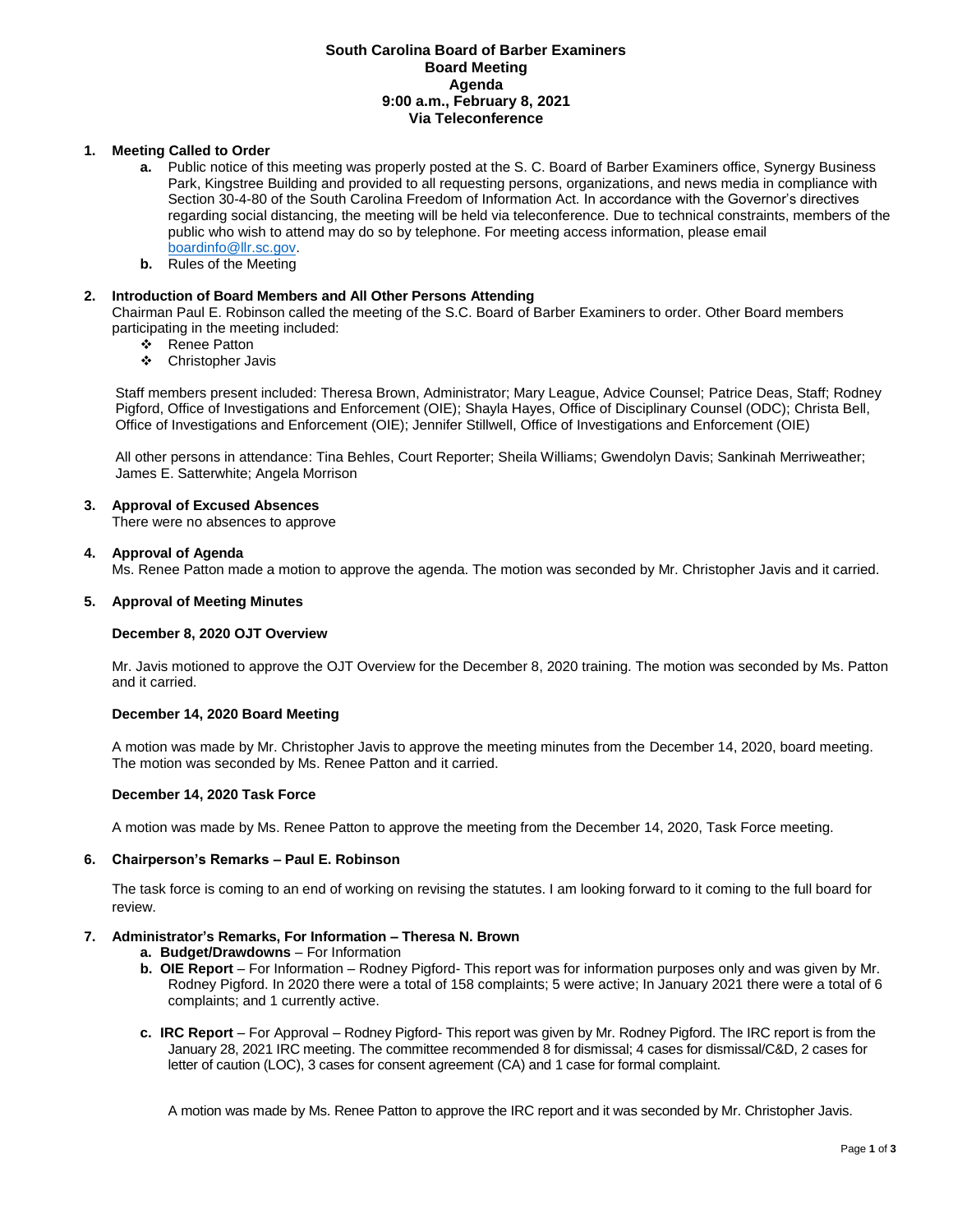- **d. ODC Report**  For Information Shayla Hayes- The ODC report is for informational purposes only. There were 18 open cases, 5 pending IRC, 8 pending CA/MOA open case, 2 pending cases, 3 pending final order, 2 pending cases will be closed.
- **e. Inspection Report** For Information Christa Bell. In 2020 there were a total of 2,086 inspections, with 141 barber shops were closed, with 20 of them were schools. There were 205 inspections, with 13 permanently closed and 32 closed at the time of inspections as of January 2021.
- **f. State Ethics Deadline-** Deadline for the economic statement is March 30th. The penalty is \$100 a day.

The Board asked if there were any legislative updates-Ms. Brown said none at the time but she will defer to Ms. League.

Ms. Mary League stated that the mobile barber bill is on the radar and it was refiled last year.

# **8. New Business**

# **a. Consideration of Student Permit**

**i.** Travis Guffey

Mr. Travis Guffey was representing himself and requested to appear before the board to obtain a student permit.

Ms. Renee Patton made a motion to go into executive session. It was seconded by Mr. Christopher Javis.

Ms. Renee Patton made a motion to come out of executive session and it was seconded by Mr. Christopher Javis. No votes were taken or motions made during executive session.

Ms. Patton made a motion that Mr. Travis Guffey be granted a student permit and to be on probation for the duration of his student permit and submit a SLED report at the end of each term of his permit with no new convictions at which time they will see if he must reappear. The motion was seconded by Mr. Christopher Javis and it carried.

## **b. Consideration of Animals in a Barbershop**

The consensus of the Board is that animals should not be allowed in a barbershop other than a service animal. Ms. Mary League stated that we missed the deadline to submit to legislation session. Mr. Paul Robinson requested that it be added to the regulations now due to sanitary reasons.

# **9. Hearings – Shayla Hayes**

**a.** 2020-104

This case was in the matter of James Satterwhite. Ms. Shayla Hayes presented the findings of the case. Mr. James Satterwhite appeared before the Board but waived his right to an attorney. Mr. James Satterwhite entered into a memorandum of agreement (MOA).

Ms. Renee Patton made a motion to go into executive session. It was seconded by Mr. Paul Robison.

Mr. Christopher Javis made a motion to come out of executive session and it was seconded by Ms. Renee Patton. No votes were taken or motions made during the executive session.

Mr. Christopher Javis made a motion that Mr. James Satterwhite to be fined \$250 and \$100 sanitation fine that must be paid within 90 days from the date of the order. The motion was seconded by Ms. Renee Patton and it carried.

# **10. Board Member Reports**

The National Association of Barbers will meet virtually on February 27<sup>th</sup> and planning the next Annual either in person or virtually. Washington is shut down. Mr. Paul Robinson asked Ms. Brown if there are any restrictions on travel now or by the fall.

Ms. Renee Patton with the Barber Pole- we have passed another hurdle and they have one more hurdle to go. Will have a trademark for the Barber Pole at the nationals hopefully.

Mr. Paul Robinson would like to thank you for all your work!